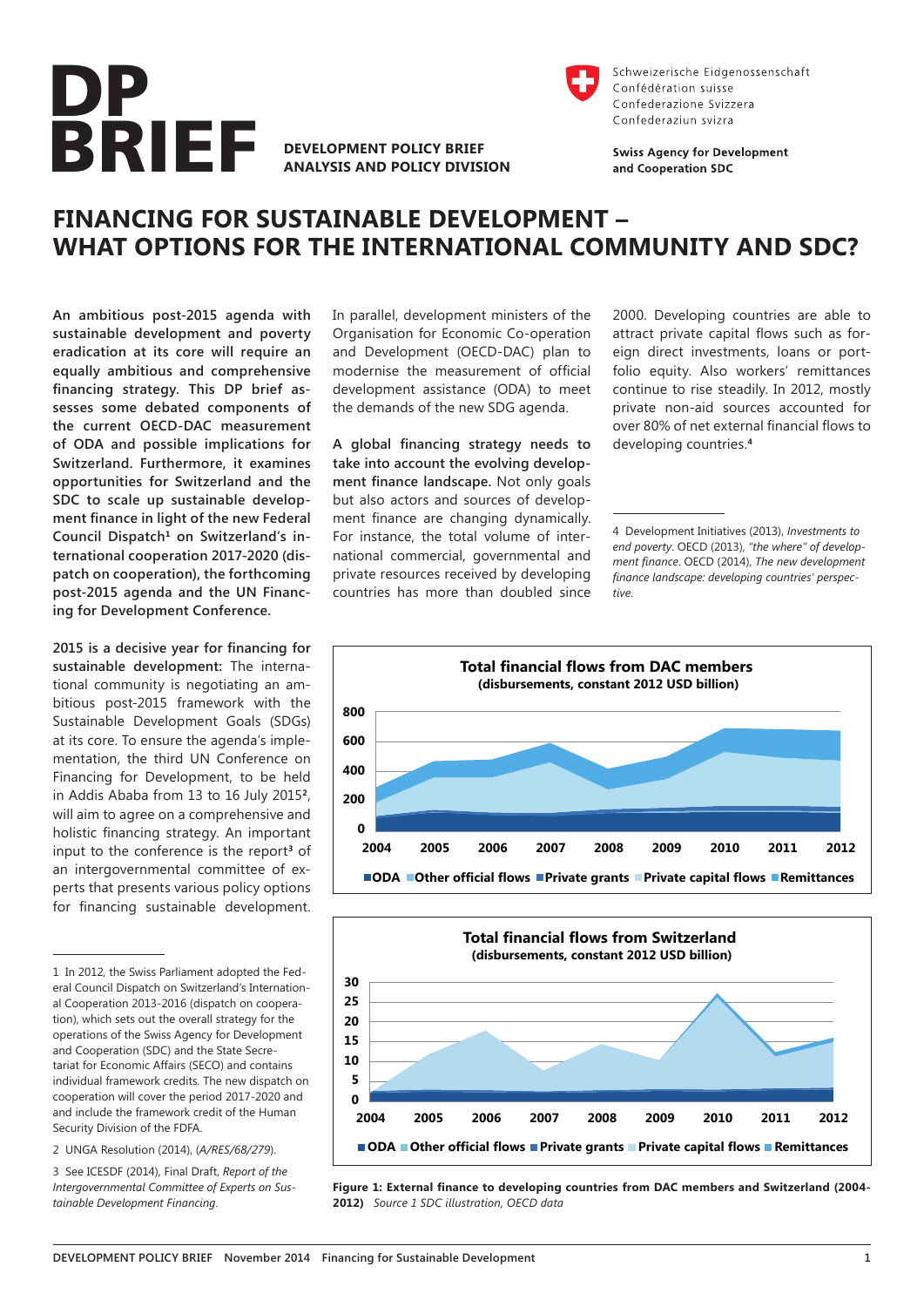**The financing needs of a post-2015 development agenda are vast.5** To address these needs in light of the dynamic development finance landscape, a more comprehensive financing strategy is required. More specifically, it should a) include national and international financial flows; b) combine the use of public and private resources; and c) be based on the comparative advantages of different existing and additional flows. In other words, the new financing framework should go beyond aid.

**Despite this dynamic, ODA continues to be the main international source of financing in the poorest countries.** In many least developed countries (LDCs) ODA accounts for up to 70% of available external resources. This makes aid an essential resource for poverty reduction. In middle income countries (MICs) ODA is smaller as a percentage compared to other flows. Here it addresses social inequality, acts as a catalyst for other resources or contributes to the provision of global public goods.

#### **ODA DEFINITION UNDER SCRUTINY**

**The dynamic context of development cooperation puts the current ODA concept under scrutiny.** The OECD development minsters plan to modernise the measurement of ODA and thereby also its role and definition in the post-2015 era.**<sup>6</sup>** However, incentives for a radical change in the ODA measurement and definition

6 The statistical ODA measure of the OECD-DAC remains crucial, notably to distinguish development cooperation from other areas such as trade or defence. Discussions for a complementary measure of "total official support for development" (TOSD) are under way in parallel to the more cautious ODA revision. They will continue in 2015 and aim to take into account the universal post-2015 agenda and discuss the accounting of climate finance.

are limited as it would affect OECD members' ranking in terms of the United Nations' target to commit 0.7% of rich countries' gross national income (GNI) to ODA. With donors' increasing declarations of loans as ODA, there is an urgent need to revise the definition of concessionality. Moreover, the post-2015 goals to be pursued by ODA are broader than 10 years ago, challenging the list of activities with ODA eligibility.**<sup>7</sup>**

7 For further information see DIE (2014), *[The](http://www.die-gdi.de/uploads/media/BP_8.2014.pdf)  [future of the ODA concept](http://www.die-gdi.de/uploads/media/BP_8.2014.pdf)*; CGDEV (2014), *[Straight](http://www.cgdev.org/sites/default/files/straightening-measuring-stick-redefining-oda_0.pdf)[ening the measuring stick](http://www.cgdev.org/sites/default/files/straightening-measuring-stick-redefining-oda_0.pdf)*; alliancesud (2014), *[The](http://www.alliancesud.ch/en/publications/downloads/alliancesud_news_no_78.pdf)  [dilution of development aid?](http://www.alliancesud.ch/en/publications/downloads/alliancesud_news_no_78.pdf)*

# **ODA reform at the OECD-DAC: Concessionality and activities with ODA eligibility**

**A clear definition of concessionality is required.** The DAC qualifies loans as ODA if they are concessional. Such loans involve lower interest rates, longer pay back times or direct subsidies – in short, they are more generous than market terms.**1** In a world of low interest rates, whether a loan counts as ODA depends largely on what meaning is assigned to a criterion called "concessionality in character". Donors interpret this criterion differently, which has led to diverse practices in issuing loans and to inconsistent statistics.**<sup>2</sup>**

2 According to *[DCD/DAC\(2013\)2](http://www.oecd.org/officialdocuments/publicdisplaydocumentpdf/?cote=DCD/DAC(2013)2&docLanguage=En)* the EU, France and Germany currently include in their ODA reporting substantial volumes of loans at harder terms than IBRD loans classified as non-concessional (in some cases with interest rates more than 2% above those charged on IBRD loans). Moreover, these loans are mainly used in MICs to which the World Bank extends loans only on non-concessional terms. Therefore, the mathematical calculations need to be revised, i.e. how and whether to use a grant equivalent method (as opposed to cash flow method) and with what rate of discount (e.g. fixed or differentiated, taking into account the risks).

**OECD ministers have decided to make cautious revisions to the range of activities that fall in to the definition of ODA.** A possible expansion could include measures related to peace and security activities, such as disarmament or counter-terror actions in developing countries. In addition, some DAC members argue for excluding the costs of admitting refugees to donor countries.

**The discussed measurement reforms would hardly change SDC's ODA volume or current Swiss ODA notification.** On the one hand, Switzerland is a grant donor – it mainly issues funds that do not have to be paid back by developing countries. Therefore, a change in loans' measurement would not alter its ODA reporting. On the other hand, Switzerland has the highest percentage of refugee in-donor costs compared to all other DAC countries.**3** In absolute terms, removing these expenditures from the ODA concept would not affect the volume of the SDC's budget, as they arise at the Federal Office for Migration. However, their exclusion from ODA would imply a drop in Switzerland's international ODA/GNI ranking. For instance in 2013, the Swiss ODA/GNI ratio of 0.47 would have decreased by 0.07 percentage points. There is however little support among the DAC members to exclude refugee costs. In the ODA debate, Switzerland aims to clarify the definition and measurement criteria, not a change in substance, and to make sure that it reflects donor effort for expenditures with a clear development purpose.

<sup>5</sup> See ICESDF (2014) part B for a comprehensive attempt to quantify needs. For poverty eradication in all countries (USD 1.25/day standard) the annual investment requirements amount to USD 66bn; global annual requirements in infrastructure – water, agriculture, power, transport, buildings, industrial or forestry sectors – amount to between USD 5-7 trillion; and SMEs' unmet need for credit an estimated USD 3.5 trillion in developing countries. Additional financing for the provision of global public goods through climate compatible scenarios is estimated to be of several trillion US dollars per year.

<sup>1</sup> Concessional loans represent an important part of ODA. In 2012, total gross ODA for all DAC countries amounted to USD 140bn, of which USD 15.5bn (11%) for loans and equities. Currently, 11 DAC members provide concessional loans.

<sup>3</sup> Refugee costs corresponded to 21% in 2012 and 18% in 2013 of total Swiss ODA, compared to the DAC average of 3%.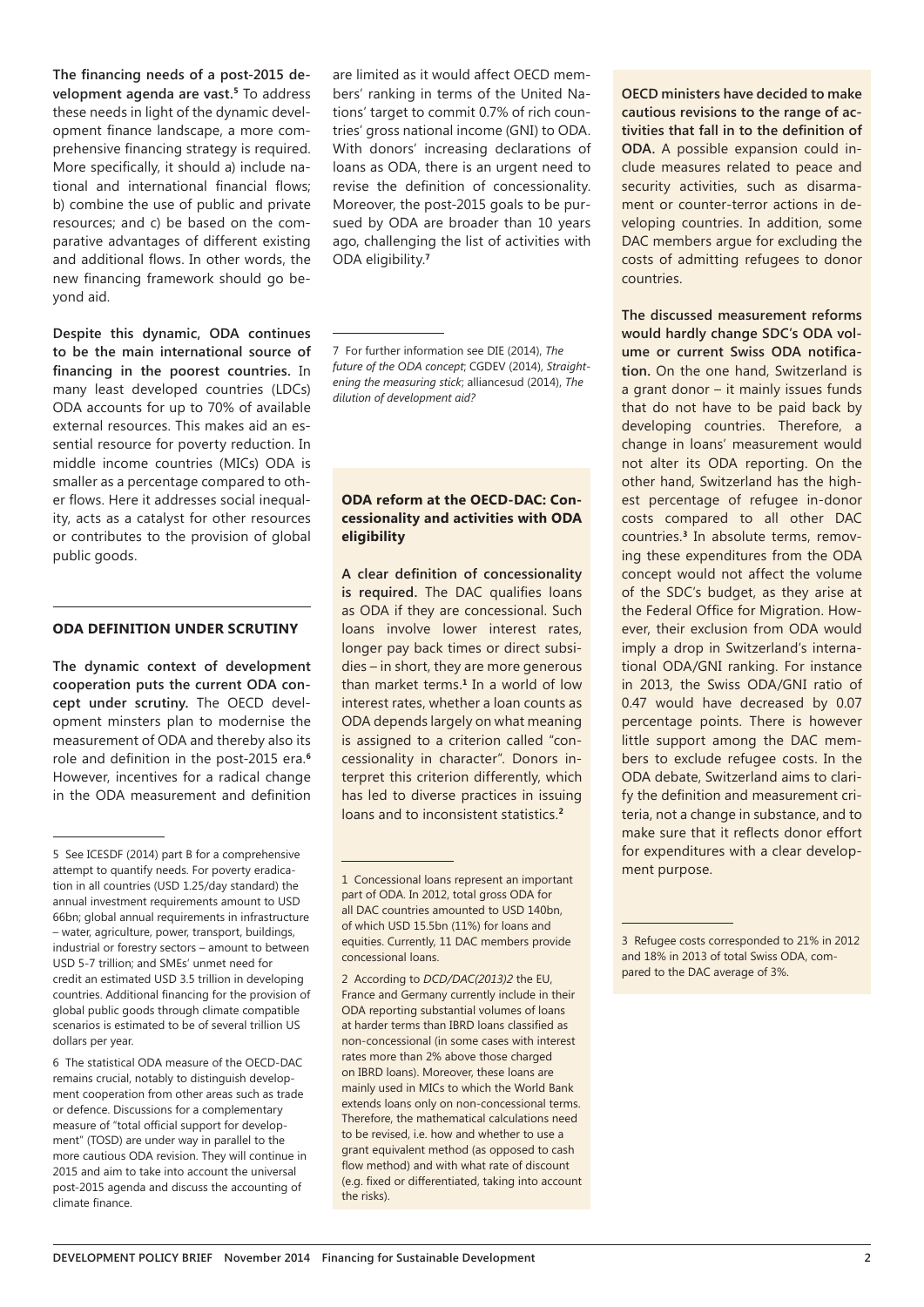

**Figure 2: DAC and Swiss composition of gross ODA** *Source 2 SDC illustration, OECD data*

## **SDC'S OPTIONS FOR MOBILISING FURTHER FINANCE FOR DEVELOP-MENT**

**Switzerland has developed a sound consensus regarding the different sources of a comprehensive financing strategy.**  The interdepartmental working paper on "Sustainable Development Finance Post-2015"**8** puts the options on the table. "We support a comprehensive financing strategy, emphasising the importance of domestic resource mobilisation (DRM), using the comparative advantage of each financing source and promoting an enabling environment for these financial sources to be generated and allocated efficiently towards sustainable development." ODA alone will not be enough. It needs to be used strategically and creatively to direct and mobilise further financial flows towards sustainable solutions.

**The preparation of the new dispatch on cooperation provides a timely opportunity to further consider options for implementing such a comprehensive financing strategy.** The requirements and financing needs of a post-2015 agenda are vast. Therefore, based on the interdepartmental working paper and in light of the preparation of the new dispatch on cooperation, SDC has the opportunity to advance reflections on how to mobilise more public, private and 'blended' finance by the means of ODA. Concretely, there are several options that may be considered by the international community. SDC is particularly well positioned on some of these options, including:

a) **To target ODA more closely on where it is most needed.** Focusing ODA on countries with least access to international financial resources is a way to allocate ODA effectively. Notably LDCs and fragile states often lack such capacities. Of SDC's 20 priority countries/regions, 15 are considered LDCs and 10 fragile states.**9** A second complementary possibility is to further focus on promoting global public goods in order to address global risks that disproportionally affect the most vulnerable countries and people. Tackling these global challenges are priorities in the forthcoming post-2015 agenda. With SDC's global programmes, such as those focusing on climate change or water management, SDC is well prepared to foster environmental sustainability and social inclusion. The preparation of the new dispatch on cooperation thus provides an opportunity to further assess the

focus on LDCs and fragile states as well as the promotion of global public goods.

b) **To further support developing countries' own capacities in the generation and management of their domestic public and private resources.** Each country has the primary responsibility for its own sustainable development, and partner countries' domestic resources already represent the greatest share of available sources. Moreover, domestic resource mobilisation (DRM) and sound public finance management help to reduce aid dependency, build institutions, foster accountability and provide locally adapted services. Globally, despite the foreseeable importance of DRM in the post-2015 agenda, there is a considerable financing gap. Only around 0.1% of worldwide ODA supports the development of tax systems. Fragile states merely receive 0.07% for this endeavour. Switzerland considers domestic resources to be the most important financial source for development. Where necessary, these resources should be supplemented by external support. SDC thus embeds such measures in its local governance and accountability programmes. It currently provides DRM assistance in around 17 countries, involving capacity building for tax revenue collection and efficient spending.

c) **To scale up private sector involvement in projects with development impact.** The private sector can contribute to the sustainable development agenda through financing, know-how as well as by adapting its business practices. SDC has experience in engaging the private sector through public-private development partnerships (PPDP), primarily aiming at influencing companies' business activities towards more sustainable practices. Examples include the SuizAgua Colombia project by SDC's global programme Water Initiatives, reducing the water footprint of private companies. Another example is the Swiss Capacity Building Facility, an innovative PPDP with the Swiss financial sector. It contributes to financial inclusion through capacity building at the micro level in developing countries. In such PPDPs, the projects are often fully financed by private companies or investors.

On the financing side, despite the increased availability of private finance to developing countries, many social sectors and countries (LDCs or fragile states) are

<sup>8</sup> Swiss Confederation (2014), *[Working Paper on](http://www.eda.admin.ch/content/dam/post2015/de/documents/topics/Working_Paper_on_Sustainable_Development_Finance_post-2015.pdf)  ["Sustainable Development Finance post-2015".](http://www.eda.admin.ch/content/dam/post2015/de/documents/topics/Working_Paper_on_Sustainable_Development_Finance_post-2015.pdf)*

<sup>9</sup> In 2012-13, 24% of Swiss bilateral aid (combined SDC and SECO support) went to its top 20 aid recipients, compared to 29% on average in 2007-2011. This is lower compared to the DAC level of 55% in 2010-11. For SDC, total bilateral allocations to LDCs increased from USD 225 million in 2007 to USD 413 million in 2012 (current prices). Also the share of bilateral aid to LDCs has risen (29.5% in 2007 to 32.8% in 2012), compared to the share to Lower MICs (18.3% to 18.4%) and Upper MICs (1.2% to 8.9%).